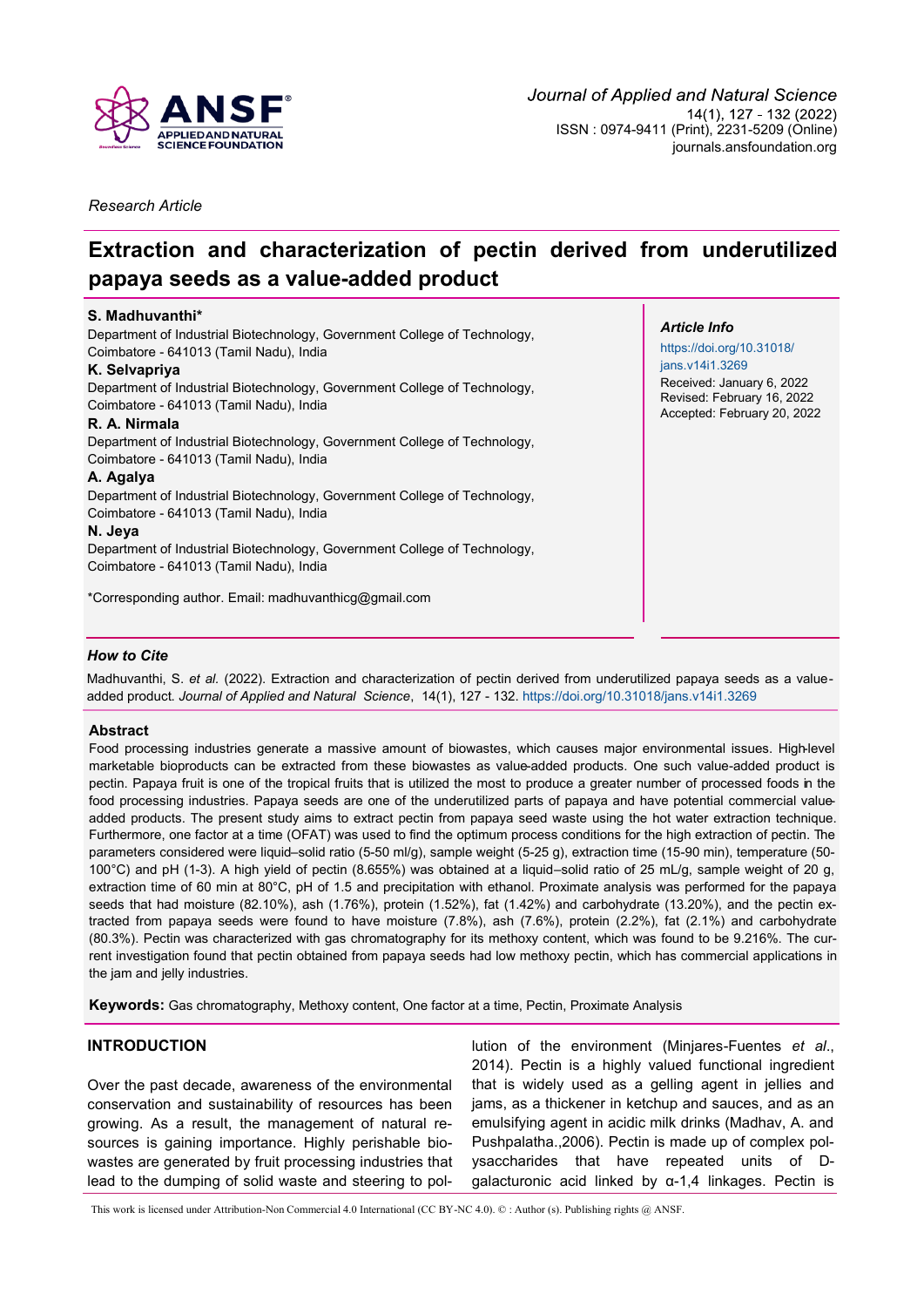usually present in the cell wall and middle lamella of plant tissues. It is present in different quantities in fruit cell walls, stem cell walls and leaf cell walls of the plant (Yeoh, S *et al*., 2008). The gelling capacity of pectin depends on the methoxyl content. Based on this, it is categorized into high and low methoxy pectin. The degree of esterification (DE) helps to differentiate pectin. The value of DE in commercial HM pectin is greater than 50% and it is less than 50% for LM pectin(Leong *et al*., 2016). In the formulation of low-calorie jams, low methoxyl pectin is a suitable gelling agent owing to its ability to gel in the absence of sugar (Picot-Allain *et al*., 2020). These pectins are widely used as stabilizers, texturizers, emulsifiers, and coloring agents and have a food protecting capacity that finds numerous applications in the food industry (Lara-Espinoza *et al*., 2018).

Pectin is very often present in fruits such as apples, citrus fruits, papaya, guavas, and pears, among which apples or citrus peels are the two most commonly used fruit sources for the production of commercial pectin. Even though pectin exists in most plant tissues, industrial pectin production has a limited number of sources (Boukroufa *et al*., 2015). Tropical fruits constitute a large quantity of rind or skin and seed, which are considered to be waste. Papaya is a tropical fruit that has a high content of vitamins and enzymes, such as papain and chymopapain (Vij and Prashar, 2015). This tropical fruit comprises skin (10-20%) and seeds (10-20%), which are waste(Parni, B. and Verma., 2014), but this waste attracts the attention of researchers due to its health benefits. Papaya peels are utilized for applications such as flour, protease enzyme and pectin (Chaiwut *et al*., 2010; dos Santos *et al*., 2014 ; Koubala *et al*., 2014 and Pathak *et al*., 2019) . Papaya seeds are also good sources of value-added products such as pectin, which is underutilized.

Pectin is additionally utilized in the preparation of an assortment of items, including edible and biodegradable films, adhesives, paper substitutes, foams and plasticizers, surface modifiers for clinical devices, materials for biomedical implantation, and drug conveyance (Roy *et al*., 2017). This study aims to utilize underutilized papaya seeds for the extraction of pectin using conventional hot water extraction to screen the process parameters using OFAT to maximize pectin yield. Proximate analysis of pectin extracted from papaya seeds was also conducted to understand its composition.

# **MATERIALS AND METHODS**

#### **Sample preparation**

Papaya seeds were procured from local fruit shops in Coimbatore, Tamilnadu. The seeds were washed to remove the adhered impurities under running tap water. Then, the seeds were allowed to dry the excess moisture.

#### **Proximate analysis**

Proximate analysis was performed for both papaya seeds and pectin extracted from them. The ash, moisture, crude protein, crude fat, and crude carbohydrate contents were estimated using proximate analysis following AOAC (Association of Official Analytical Chemists methods), and all experiments were conducted in triplicate.

### **Moisture**

The moisture content of the sample was measured using the oven-dry method of (AOAC., 2000). The sample was dried in the oven until a constant weight was obtained. The percentage weight of moisture was calculated by the formula.

$$
\text{Moisture } (\%) = \left(1 - \frac{\text{weight of dry sample}}{\text{Weight of wet sample}}\right) \times 100
$$

**Fat**

The fat content in the sample was determined by the Soxhlet extraction method (Noureddini and Byun.,2010). The extraction solvent used was petroleum ether. The percentage of fat was obtained from the following formula:

$$
Fact (%) = \frac{weight \ of \ fat}{Weight \ of \ sample} \times 100
$$

#### **Protein**

The total protein content of the sample was estimated by the Kjeldahl method (AOAC, 2000). A conversion factor of 4.4 for nitrogen to a protein was used for the estimation of protein present in the sample.

#### **Ash**

The ash content of the sample was determined by the dry ashing method according to AOAC. (2000). The samples were incinerated in a muffle furnace at 550°C. The ash was cooled and weighed to determine the ash content. The formula provided below was used to calculate the ash percentage:

$$
Ash\ (\%) = \frac{weight\ of\ ash}{Weight\ of\ sample} \times 100
$$

## Eq. 3

Eq. 1

Eq. 2

#### **Carbohydrate**

The carbohydrate content in the sample was calculated by the difference method. The formula to calculate carbohydrate content is provided below:

Carbohydrate  $(\%)$  = 100-  $(\%$ Ash + % Moisture + % Protein + % Fat) Eq. 4

#### **Extraction of pectin**

Extraction of pectin proceeded with certain changes in the method given by (Kliemann *et al*.,2009). Then, 100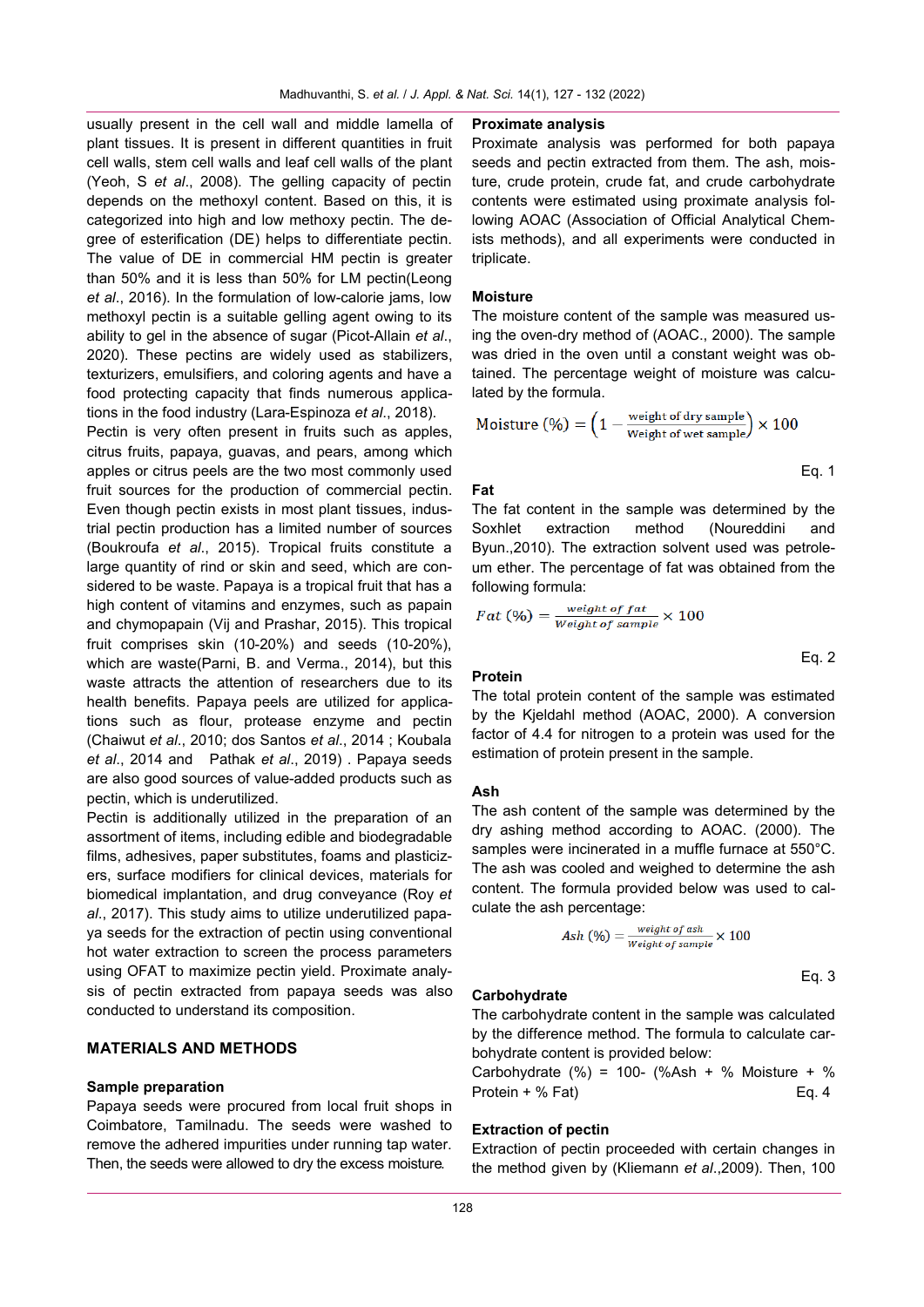ml of citric acid solution at pH 1 was added to 20 g papaya seeds, and the extraction was performed at a temperature of 80°C for 60 min in a water bath. The extract obtained after extraction was filtered, cooled at 25°C, and centrifuged at 8000 rpm for 20 min. The pectin extracted was precipitated with 96% ethanol (Bagherian *et al*., 2011) and filtered and washed with 70% acidified ethanol and 70% ethanol twice. The extracted pectin was dried at a temperature of 50°C for 24 h and stored at 40°C.

The pectin yield was calculated with the following formula:

*Pectin Yield* (
$$
\%
$$
) =  $\frac{weight \ of \ extracted \ pectin}{Weight \ of \ dried \ sample} \times 100$ 

 $\overline{a}$ Eq. 5

### **Experimental design**

One factor at a time was employed to choose the best process parameter levels considering pectin yield as a response, where one process parameter was kept as a variable and the other parameters were kept as constants. The process parameters considered were the liquid-to-solid ratio (5-50 ml/g), sample weight (5-25 g), extraction time (15-90 min), temperature (50-100°C), pH (1-3), and precipitation solvent (ethanol, isopropyl alcohol, and AlCl3). The experiments were carried out in triplicate to evaluate the experimental errors (Rahmani *et al*., 2020).

#### **Methoxyl content**

The methoxyl content was found using gas chromatography (Shimadzu 2010) with an RTX 2330 column with a flame ionization detector. A column temperature of 200°C was maintained during injection and 250°C during detection. Nitrogen at a rate of 40 mL/min was used as the carrier gas. One microliter of the sample was injected into the column, and methanol was used as a reference. The formula for percentage methoxy content is given below:

% CH3O = % CH3OH X 0.969 Eq. 6 where 0.969 is the conversion factor for methanol to methoxy (O-CH3)

#### **RESULTS AND DISCUSSION**

#### **Yield of extracted pectin**

The present study on pectin from papaya seeds using hot water extraction gave a maximum yield of 8.655% of pectin extracted at 60 min, 80°C, and a pH of 1.5 with ethanol as the precipitation solvent from the seeds of papaya. The organic acid used for pH adjustment was citric acid in consideration of environmental safety and cleanliness. The low hydrolyzing capacity of the organic acid was due to the lower dissociation constant that led pectin to bring about proton catalyzed depolymerization as reported by De Oliveira and Vitória

(2011). The pectin was extracted from papaya seeds by hot water extraction (Fig 1).

#### **Effect of liquid-to-solid ratio**

In the pectin extraction process, the liquid to solid ratio was employed in the range of (5-50 mL/g). The optimum liquid-to-solid ratio was found to be 25 mL/g (Fig 2). This can be due to the direct interaction between plant material and solvent. When the ratio was increased to approximately 25 mL/g, the yield of pectin decreased. This was due to the degradation of pectin when the solvent volume increased the solubility of the target compound. The current ratio of 5-50 mL/g with maximum yield (32.4%) is in accordance with the previously reported liquid to the solid ratio between 10 - 20 mL/g with a maximum yield of 14.48% pectin as per Moorthy *et al*.( 2017).

#### **Effect of extraction time**

In the current study, the extraction time was between 15-90 min. The maximum yield was obtained at 60 min (Fig 3). The pectin yield decreased beyond the optimum time due to exposure to excessive heating, which led to alterations in the structure and disintegration of the carbohydrate pectin, as reported by Xu *et al*.(2014). Prolonged exposure of pectin to the heating process may affect the industrial production of pectin. This may lead to a decrease in production.

#### **Effect of sample weight**

The sample weight was varied from 5-25 g. The maximum yield of pectin was obtained when 20 g of sample was used in the extraction, as shown in Fig 4. The pectin yield decreased when the weight of the sample increased. This is due to the decrease in contact of solvent with the seeds. When the weight of the sample



**Fig. 1.** *Pectin extracted from papaya seeds by the hot water extraction method*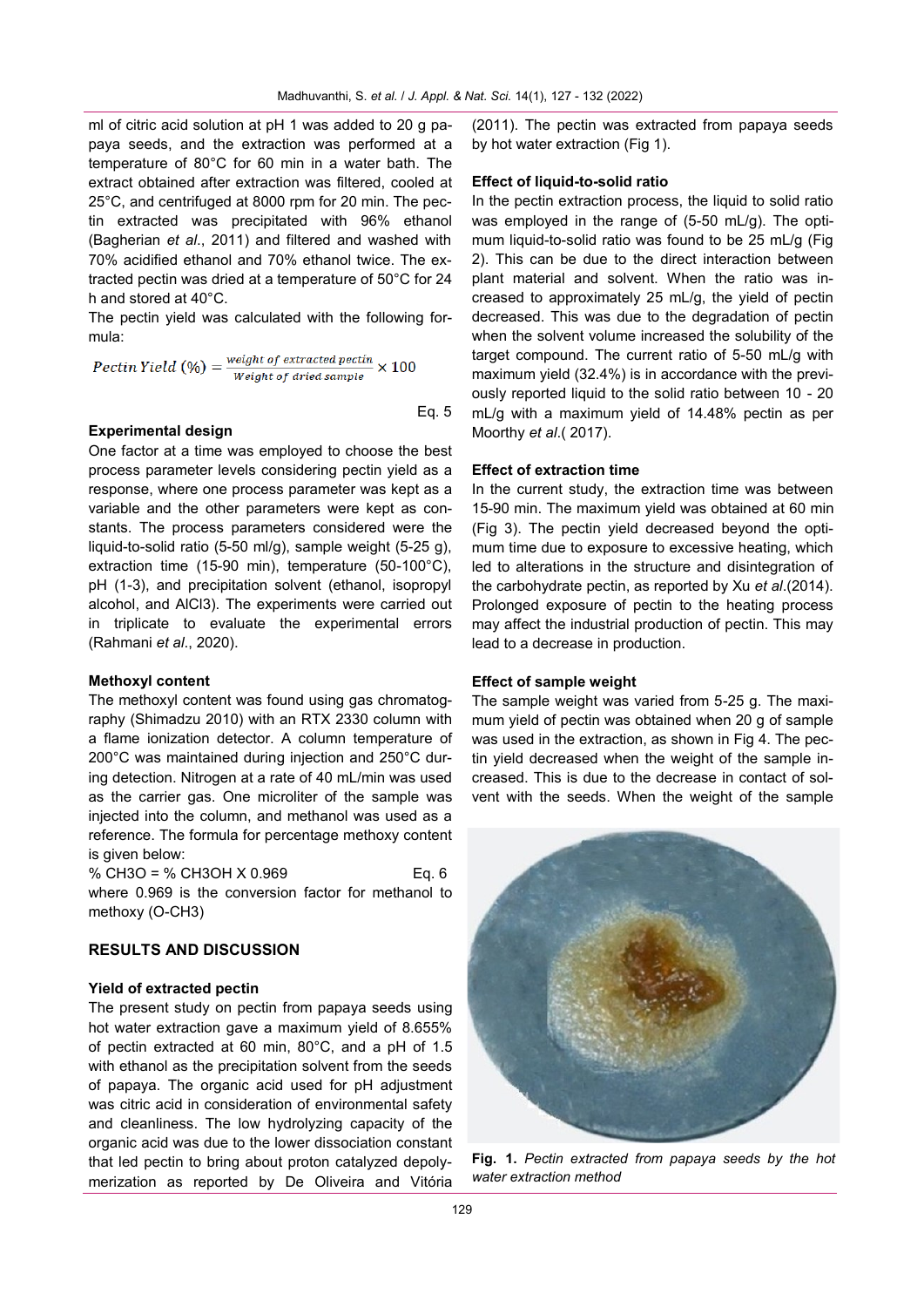







increases, the interaction of the target compound with the solvent decreases. The decrease in the pectin yield with the augmentation of sample weight to solvent is not in agreement with the mass transfer principle as the concentration gradient, which is said to be higher when the sample weight to solvent is less, as reported by Moorthy *et al*. (2017).

### **Effect of pH**

Similarly, the pH was varied from 1-3 to obtain the maximum yield of pectin. It was found in this study that at pH 1.5, the yield of pectin was maximum, as shown in Fig 5. The pectin yield decreased gradually when it reached a pH of 3. At this pH, hydrogen bondingmediated acid-induced gelation occurred, due to which there was a decrease in pectin yield. The volume of weak acid to reduce the pH is a major parameter of concern when the process needs to be scaled up to industry level. It was found that the pH of the papaya seed boiled water in hot water extraction was around 4- 5. For further reduction of pH only lower volume of weak acid was consumed.so the volume of weak acid required will not affect the industrial production of pectin. Moreover, citric acid is used in this study for pH reduction, which has biological origin and safe to be used in food and pharmaceutical applications. From previous studies, it is clear that when the pH decreas-





es, the yield of pectin increases according to Moorthy *et al*. (2015).

### **Effect of temperature**

A temperature range of 50-100°C was employed for pectin extraction. At 80°C, the yield of pectin was maximum, as shown in Fig 6. There was a decrease in the pectin yield as the temperature increased. The breakdown of the cell wall of the plant increased pectin release. The thermal increase thereby decreases pectin release. When the temperature reaches 80°C, there is a decrease in the pectin yield as per Ismail *et al*.(2012).

# **Proximate analysis of papaya seed and extracted pectin**

Proximate analysis of papaya seed and extracted pectin, viz., the percentage yield of ash, moisture, crude protein, crude fat, and carbohydrate, are tabulated in Table 1. It was found that the maximum carbohydrate content present in papaya seeds is contributed by pectin. The proximate analysis provides information about various functional properties of the food contributed by the macronutrient constituents of the food (Ooi *et al*., 2012).

# **Methoxy content and its effect**

From the GC, the methoxy content of pectin was found

# Madhuvanthi, S. *et al.* / *J. Appl. & Nat. Sci.* 14(1), 127 - 132 (2022)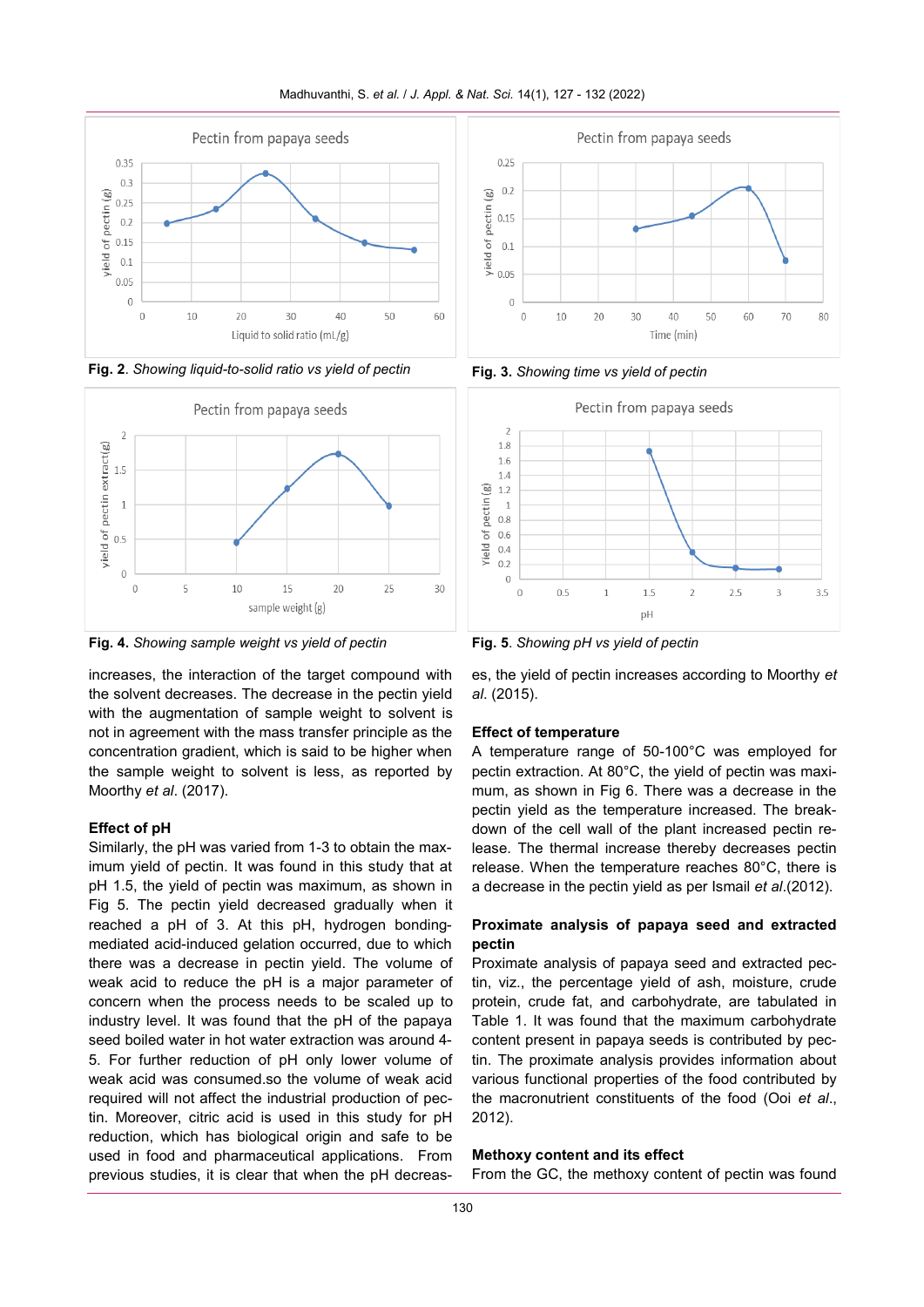Madhuvanthi, S. *et al.* / *J. Appl. & Nat. Sci.* 14(1), 127 - 132 (2022)



**Fig. 6**. *Showing temperature vs yield of pectin*

**Table 1.** Proximate analysis of papaya seed and extracted pectin

|                        | Papaya<br>seed | <b>Extracted</b><br><b>Pectin</b> |
|------------------------|----------------|-----------------------------------|
| Moisture (%)           | 82.10          | 7.8                               |
| Ash (%)                | 1.76           | 7.6                               |
| Protein (%)            | 1.52           | 2.2                               |
| Fat (%)                | 1.42           | 2.1                               |
| Total carbohydrate (%) | 13.20          | 80.3                              |

to be 9.216%. Methylated pectin is saponified with alkali to produce methanol and pectin salt. The concentration of methanol in the reaction solution determined by GC using an FID detector compared to the reference methanol standard is shown in Fig. 7. Pectin is made up of various sugars. These sugar moieties have a free hydroxyl group that can form methyl groups, known as methylation according to Ismail *et al*.(2012). In general, when the methoxy content of pectin is below 50%, pectin is referred to as low methoxy pectin. In this study, the methoxy content of pectin (9.216%) from papaya seeds was found to be below 50%, so pectin was categorized as low methoxy pectin. The methoxy value represents the pectin distribution capacity in water; the gel capacity of a high methoxy value may suggest strong cohesive and adhesive forces, which might be inferred from the increase in firmness of the food products, as reported by Mugampoza *et al*. (2020). Thus, lowmethoxy pectin can be used in food products that do not require firmness in texture; thus, it is used as a fat substitute in baked goods and as a gelling agent, thickening agent and stabilizer.

# **Conclusion**

From the current study, pectin with a maximum yield of 8.655% was extracted by the hot water extraction method with optimum process conditions of pH 1.5, temperature 80°C, time 60 min, and the liquid-to-solid ratio of 25 mL/g with ethanol precipitation. The methoxy



**Fig. 7.** *Chromatogram of pectin sample showing the methoxy content*

content of pectin was found to be 9.216%, which is a low methoxy content in nature. Low-methoxyl pectin has been used in the food industry to create low-sugar jams because it does not require high sugar levels to gel. In the present diabetic world, low sugar jams are in demand. Most molecular recipes look for low-methoxy pectin. The extracted pectin can be developed into commercial pectin with suitable food application when further characterization is performed. This current study has led to finding other alternative undiscovered pectin sources that can stand equal to the production cost and properties of commercial pectin. To the finest of our knowledge, this is the first study on pectin extraction from papaya seeds, which is an underutilized biowaste. Thus, it is concluded that papaya seed waste can be a highly promising feedstock for pectin production in the near future.

# **ACKNOWLEDGEMENTS**

This dataset is the outcome of the experiments carried out in the Department of Industrial Biotechnology, Government College of Technology, Coimbatore, India, and the authors are thankful for all the support provided by the institution.

### **Conflicts of interest**

The authors declare that they have no conflicts of interest.

# **REFERENCES**

- 1. AOAC. (2000). *Official Methods of Analysis of AOAC International,17th ed* (17th ed.). AOAC International: Gaithersburg, MD, USA.
- 2. Bagherian, H., Zokaee Ashtiani, F., Fouladitajar, A., & Mohtashamy, M. (2011). Comparisons between conventional, microwave- and ultrasound-assisted methods for extraction of pectin from grapefruit. *Chemical Engineering and Processing: Process Intensification*, *50*(11–12), 1237 –1243. https://doi.org/10.1016/j.cep.2011.08.002